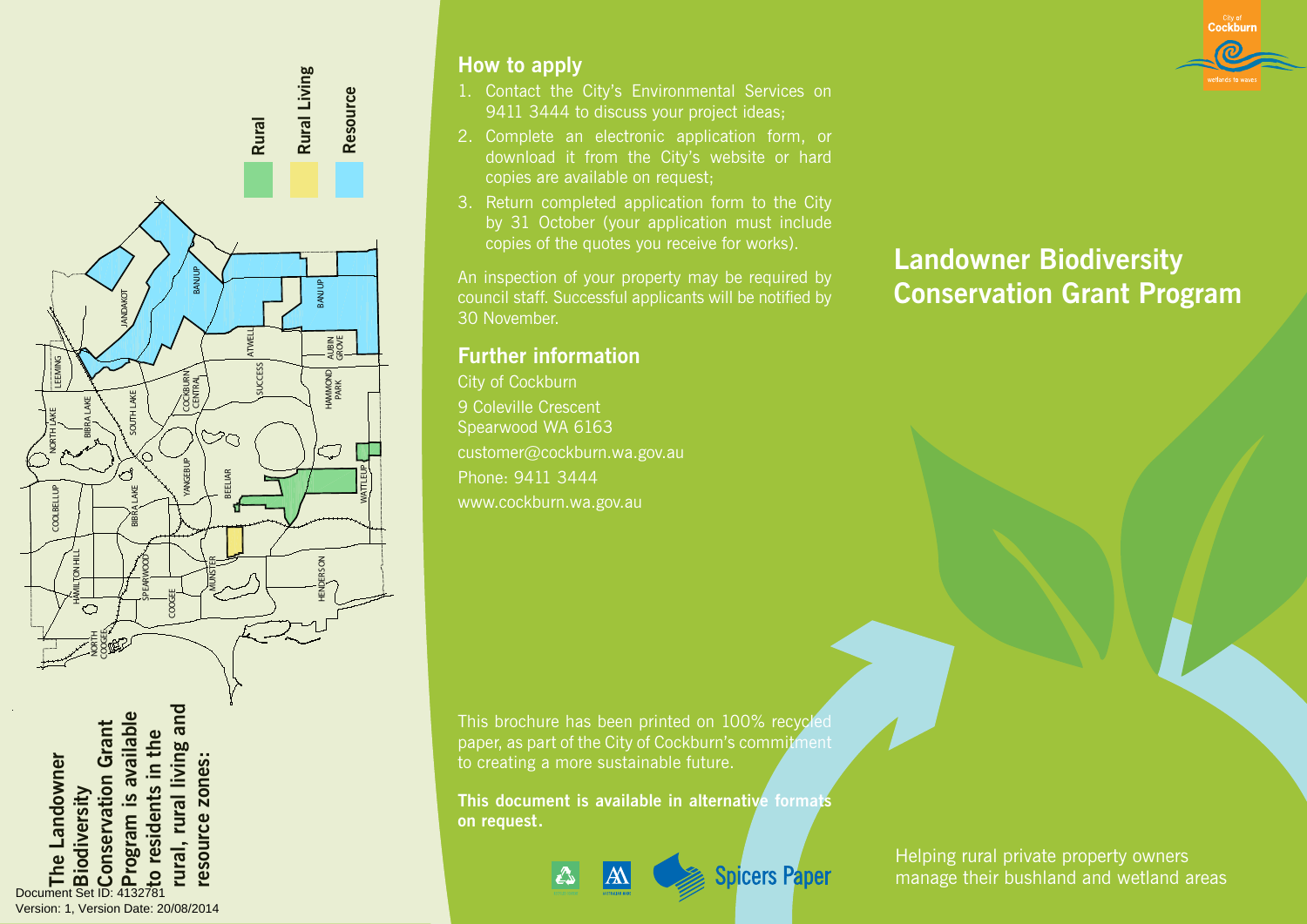### What is a Landowner Biodiversity Grant?

*The landowner biodiversity conservation grant program provides financial support to Cockburn residents living in the rural, rural living and resource zones who wish to conserve and enhance the natural bushland and wetland areas on their property.* 

### How much is offered?

You can receive up to \$3000 per property. Adjoining landowners are encouraged to make joint applications.

#### Important Dates

The grant round opens in September each year, and closes on 31 October.

### Project Ideas

The funding can be used for a range of management projects including:

- 1. Weed control
- 2. Revegetation
- 3. Fencing to exclude stock
- 4. Dieback control
- 5. Habitat creation/water quality enhancement.

## Grant Selection Criteria

- 1. Properties must be situated in the rural, rural living or resource zones (refer to map on back page);
- 2. Remnant bushland or wetland areas must exist on the property and proposed works must benefit the conservation value of these areas. Preference will be given to properties with larger areas of bushland/wetland of good biodiversity value. Smaller areas will be considered if linked to adjoining properties or green corridors or if the conservation value of the area in question is extremely high, e.g. declared rare flora (poorly represented vegetation complexes will be given priority);
- 3. Projects must have a significant financial or inkind contribution from the landowner (all manual in-kind labour is to be calculated at \$30/hr);
- 4. Applicants must be the owners of the property (vacant land or land where the owner is not in residence may qualify and will be assessed on a case-by-case basis);
- 5. Environmental management practices must be technically sound;
- 6. All revegetation work must use only local native plant species (the City can supply a list of appropriate species for your property).
- 7. Single and groups of properties are eligible;
- 8. Funding will not be for personal items such as uniforms, food or tools (some equipment may be considered e.g. spray unit);
- 9. Priority will be given to landowners whose property has no lawful protection e.g. properties with conservation covenants are not eligible:
- 10. Funds must not be used to comply with any conditions associated with any planning approval;

Not all applications will be successful. Grants will be allocated in order of merit based on addressing selection criteria until funding pool is exhausted.

## Grant Conditions

All successful applicants need to do the following:

- 1. Sign a 3-year Voluntary Management Agreement and Conditions of Funding form;
- 2. Work with the City to develop a Property Management Plan for your bushland and/or wetland areas;
- 3. Complete a 'statement by a supplier' form. This will avoid 48.5% 'Withholding Tax' being deducted from the grant;
- 4. Attend a workshop hosted by the City;
- 5. Submit a final report within 12 months of receiving the grant.

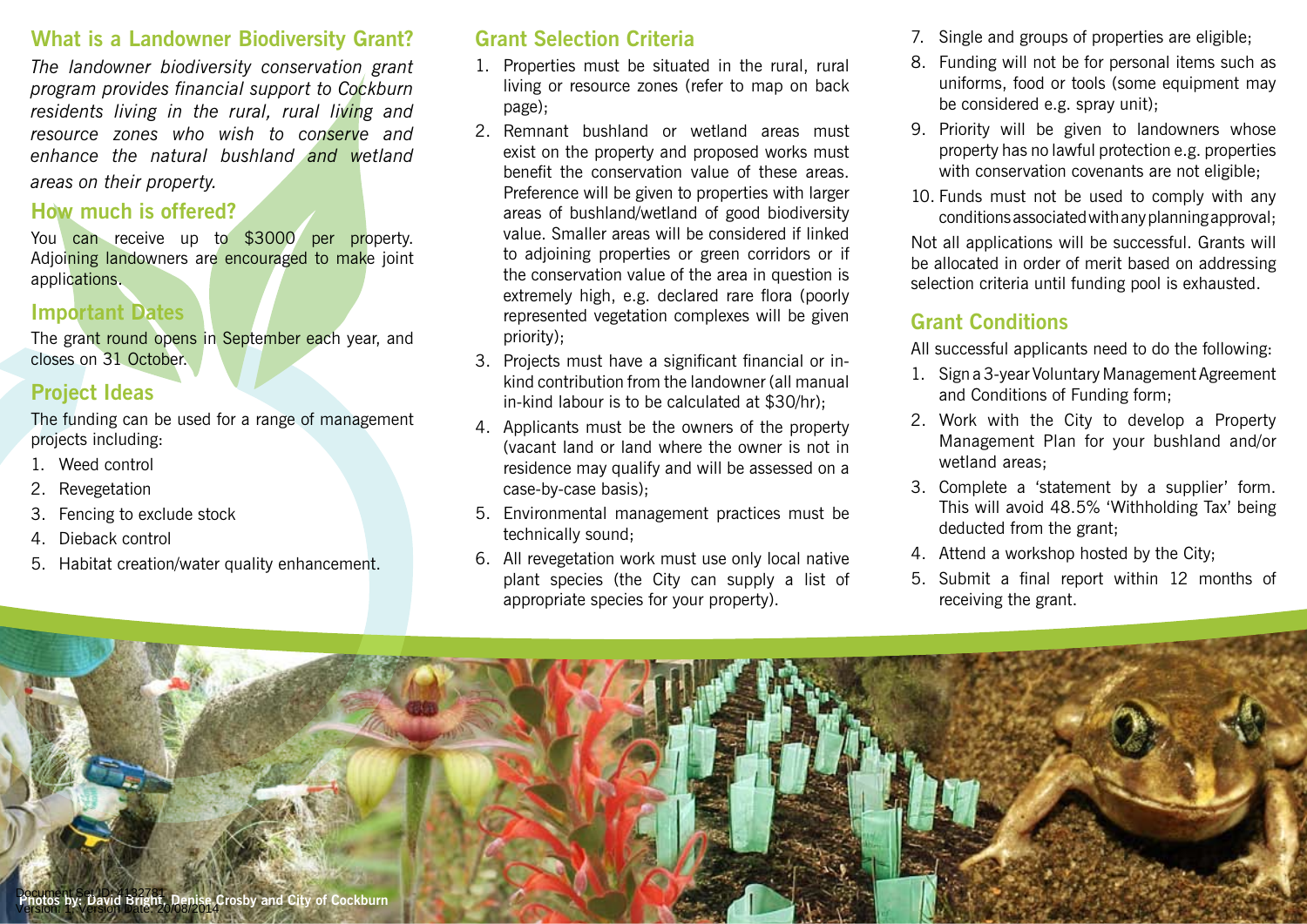Cockburr

## Landowner Biodiversity Conservation Grant Program Procedures Manual Policy: AEW5 Date Effective: November 2009

## 1. Program Outline

The Landowner Biodiversity Conservation Grant Program provides educational and financial support, up to the value of \$3000 per property, to Cockburn residents living in the rural, rural living and resource zones who wish to conserve and enhance the natural bushland and / or wetland areas on their property.

The program has a number of supporting documents including the following:

- 1. Program Brochure;
- 2. Application Form;
- 3. Property Eligibility Checklist; and
- 4. Final Report Acquittal.

The funding can be used for a range of management projects including (but not limited to):

- I. Weed control;
- II. Revegetation;
- III. Fencing to exclude stock;
- IV. Dieback control; and
- V. Habitat creation / water quality enhancement.

The grant program is to be reviewed every 3 years to ensure the program outcomes are being met and exceeded where possible, and allow for improvements in delivery where necessary.

### 2. Grant Criteria

To be eligible residents must meet the following criteria:

- 1. Properties must be situated in the rural, rural living and resource zones;
- 2. Remnant bushland or wetland areas must exist on the property and proposed works must benefit the conservation value of these areas. Preference will be given to properties with larger areas of bushland/wetland of good biodiversity value. Smaller areas will be considered if linked to adjoining properties or green corridors or if the conservation value of the area in question is extremely high, e.g. declared rare flora, poorly represented vegetation complexes;
- 3. Projects must have significant financial or in-kind contribution from the landowner (all manual inkind labour is to be calculated at \$30/hr;
- 4. Applicants must be the owners of the property (vacant land or land where the owner is not in resi dence may quality and will be assessed on a case by case basis);
- 5. Environment management practices must be technically sound;
- 6. All revegetation work must use only local native plant species (the City can supply a list of appropriate species);
- 7. Single and groups of properties are eligible;

8. Funding will not be for personal items such as uniforms, food or tools (some equipment may be<br>pocument Set ID: 4132781 Version: 1, Version Date: 20/08/2014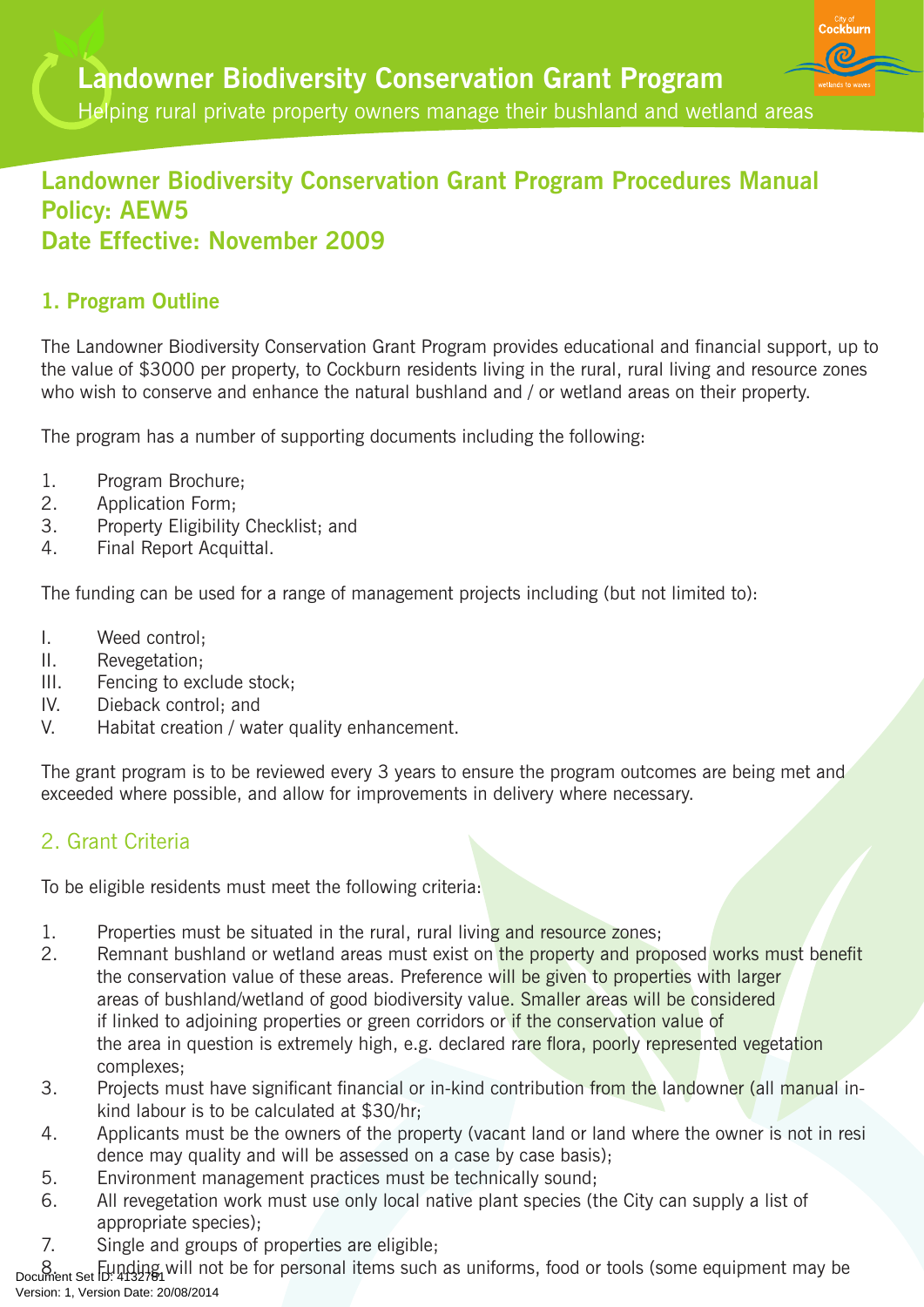considered e.g. weed spraying equipment);

- 9. Priority will be given to landowners whose property has no lawful protection e.g. properties with conservation covenants are not eligible; and
- 10. Funds must not be used to comply with any conditions associated with any planning approval.

## 3. Grant Conditions

All successful applicants need to:

- 1. Sign a 3 year 'Voluntary Management Agreement and Conditions of Funding' form;
- 2. Work with the City to develop a property Management Plan for your bushland and /or wetland areas;
- 3. Complete a 'statement by a supplier' form. This will avoid 48.5% 'Withholding Tax' being deducted from the grant;
- 4. Attend a workshop hosted by the City; and
- 5. Submit a 'Final Report Acquittal' within 12 months of receiving the grant.

### 4. Application Process (Figure 1)

- 1. Advertise opening of grant round in August each year with closing date of end of October. Advertising media includes Cockburn Update Gazette Newspaper; Website; Cockburn Update Email; brochure distribution and direct mail-out to residents in rural, rural living and resource zones;
- 2. Visit properties that expressed an interest and / or submitted an application to ensure criteria are met. Complete Property Eligibility Checklist during site visit;
- 3. Provide advice to residents regarding priority of works and make recommendations on the types of works they should consider applying for.

### 5. Assessment Process

1. Not all applications will be successful. Grants will be allocated in order of merit based on addressing selection criteria until funding pool is exhausted;

2. Applications will be assessed based on the following merits, considering 'value for money' projects:

- I. Condition of bushland and / or wetlands on the property;
- II. Threats to the bushland and / or wetlands e.g. weed invasion  $-$  types of weeds and abundance; dieback; feral animal impacts;
- III. Size (ha) of bushland and / or wetland area; and
- IV. Improving ecological biodiversity corridors between properties.

2. Applications must include quotes for items or works over \$200. Fencing works or engaging contractors require more than one quote;

3. Once the applications have been assessed using the assessment matrix (Figure 2) a 'Recommendations Summary' is to be prepared;

4. A Memo is to be prepared to accompany Recommendations Summary to be approved and signed by Environment Services Manager and delegated authority holder Manager – Parks and Environment;

5. Successful / unsuccessful residents are to be notified by letter. Each resident needs to complete a DolColemtary Management Agreement and Conditions of Funding form, along with a Statement by a Supplier Version: 1, Version Date: 20/08/2014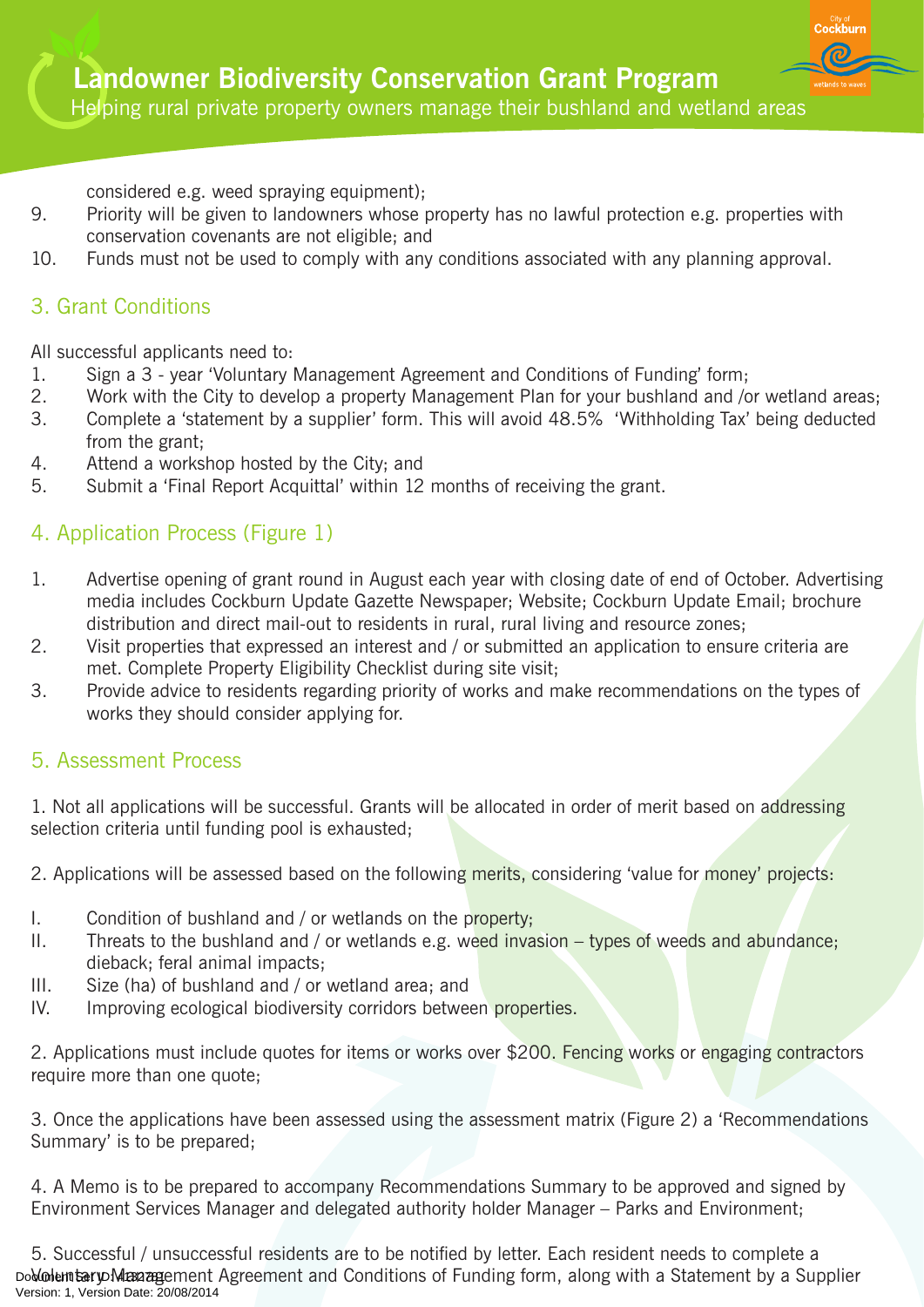form. Once the City receives completed forms, the grant money can be issued

6. A Memo is to be prepared and signed by Environment Manager to Finance for the grant cheques to be prepared and released; and

7. A letter is to be prepared to accompany grant payment.

### 6. Acquittal Process

- 1. Each applicant must complete a 'Final Report Acquittal' form within 12 months of receiving the grant. Extensions can be made and assessed on a case by case basis;
- 2. Site inspections are required to ensure grant outcomes have been met and if not, documented justification on the acquittal form is required – section 'Environmental Officer's Comments'; and
- 3. Prepare 'Annual Program Summary' outlining yearly outcomes to be provided to Environmental Manager and Manager – Parks Environment. Summary will be provided to Director – Engineering and Works. A summary will also be included in the Environment Service Unit brief within council's annual report.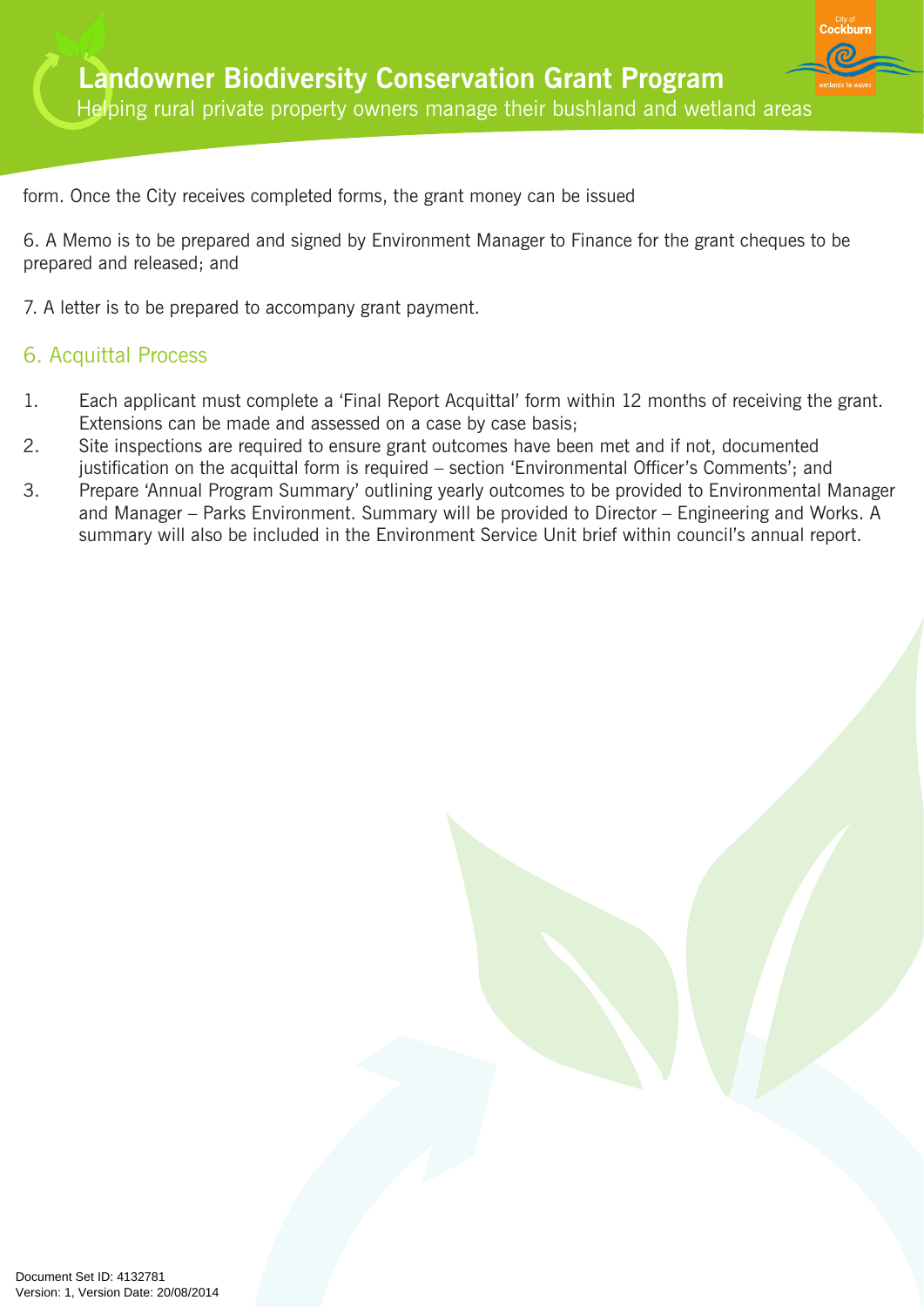Helping rural private property owners manage their bushland and wetland areas



Document Set ID: 4132781<br>Version: 1, Version Date: 20/08/2014

**Annual Report** to Manager Parks & Environment